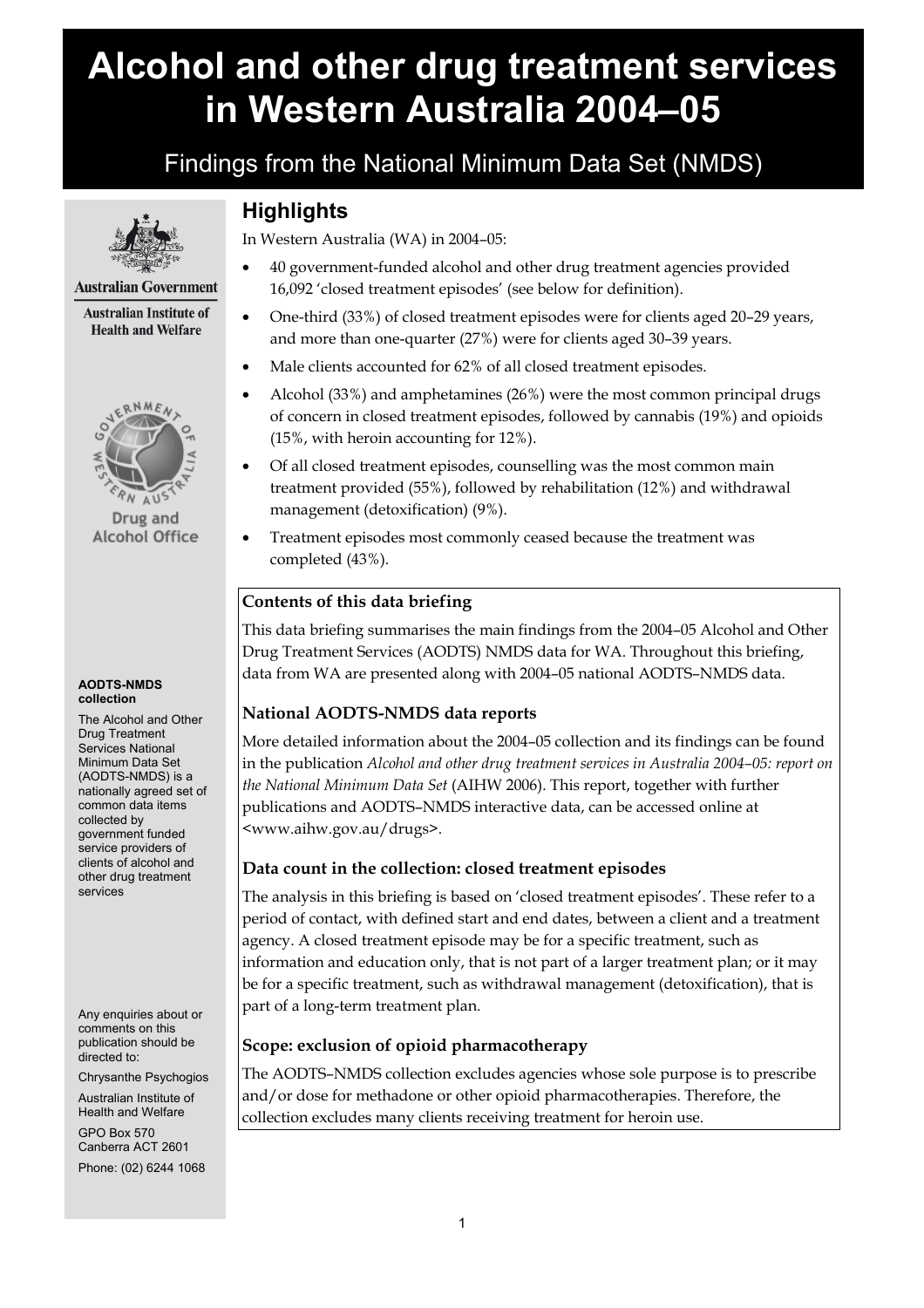# **Treatment agencies**

- Throughout Australia, a total of 635 government-funded alcohol and other drug treatment agencies supplied data for 2004–05. Of these, 40 were located in WA, of which 70% were non-government agencies.
- Treatment agencies in WA were most likely to be located in major cities (75%), followed by inner and outer regional areas (10% each) and remote areas (5%).

# **Client profile**

- In WA, there were 16,092 'closed treatment episodes' in alcohol and other drug treatment services reported in the 2004–05 AODTS–NMDS collection, an increase from 14,256 episodes reported in 2003–04.
- Eighty-nine per cent of closed treatment episodes in WA involved clients seeking treatment for their own drug use.
- In WA, one-third (33%) of closed treatment episodes were for clients aged 20–29 years, and more than one-quarter (27%) were for clients aged 30–39 years (Table 1). This age distribution is almost identical to that in previous collection periods in WA.
- The overall proportions of male and female clients in WA (62% and 38% respectively) differed from the national proportions (66% and 34% respectively).

|                                 | Western Australia |                |                        | <b>Australia</b> |                |                        |  |
|---------------------------------|-------------------|----------------|------------------------|------------------|----------------|------------------------|--|
| Age group (years)               | <b>Males</b>      | <b>Females</b> | Persons <sup>(a)</sup> | <b>Males</b>     | <b>Females</b> | Persons <sup>(a)</sup> |  |
| $10 - 19$                       | 10.9              | 4.1            | 15.0                   | 8.1              | 4.1            | 12.2                   |  |
| $20 - 29$                       | 21.6              | 11.0           | 32.6                   | 22.1             | 10.3           | 32.5                   |  |
| $30 - 39$                       | 16.6              | 10.2           | 26.9                   | 18.7             | 9.4            | 28.2                   |  |
| $40 - 49$                       | 7.9               | 7.0            | 14.9                   | 10.6             | 6.2            | 16.9                   |  |
| $50 - 59$                       | 3.3               | 3.7            | 7.0                    | 4.0              | 2.8            | 6.7                    |  |
| $60+$                           | 1.1               | 1.0            | 2.1                    | 1.4              | 0.9            | 2.3                    |  |
| Total <sup>(b)</sup> (per cent) | 62.2              | 37.7           | 100.0                  | 65.5             | 34.2           | 100.0                  |  |
| Total <sup>(b)</sup> (number)   | 10.017            | 6.072          | 16,092                 | 93,088           | 48.579         | 142.144                |  |

#### **Table 1: Closed treatment episodes by sex and age group, Western Australia and Australia, 2004–05 (per cent)**

(a) Includes not stated for sex.

(b) Includes not stated for age.

*Source:* AIHW 2006.

- The proportion of closed treatment episodes involving clients who identified as being of Aboriginal and/or Torres Strait Islander origin was higher in WA than nationally (15%, compared with 10%), and higher than the overall proportion of Aboriginal and Torres Strait Islander peoples, aged 10 years and over, in the Australian population (2.1%; ABS 2004). These figures need to be interpreted with caution due to the high number of 'not stated' responses for Indigenous status nationally and the fact that the majority of Australian Government-funded Indigenous substance use services or Aboriginal primary health care services are not included in the AODTS–NMDS collection.
- The majority of closed treatment episodes in WA were for clients born in Australia (83%) and 99% were for clients whose preferred language was English.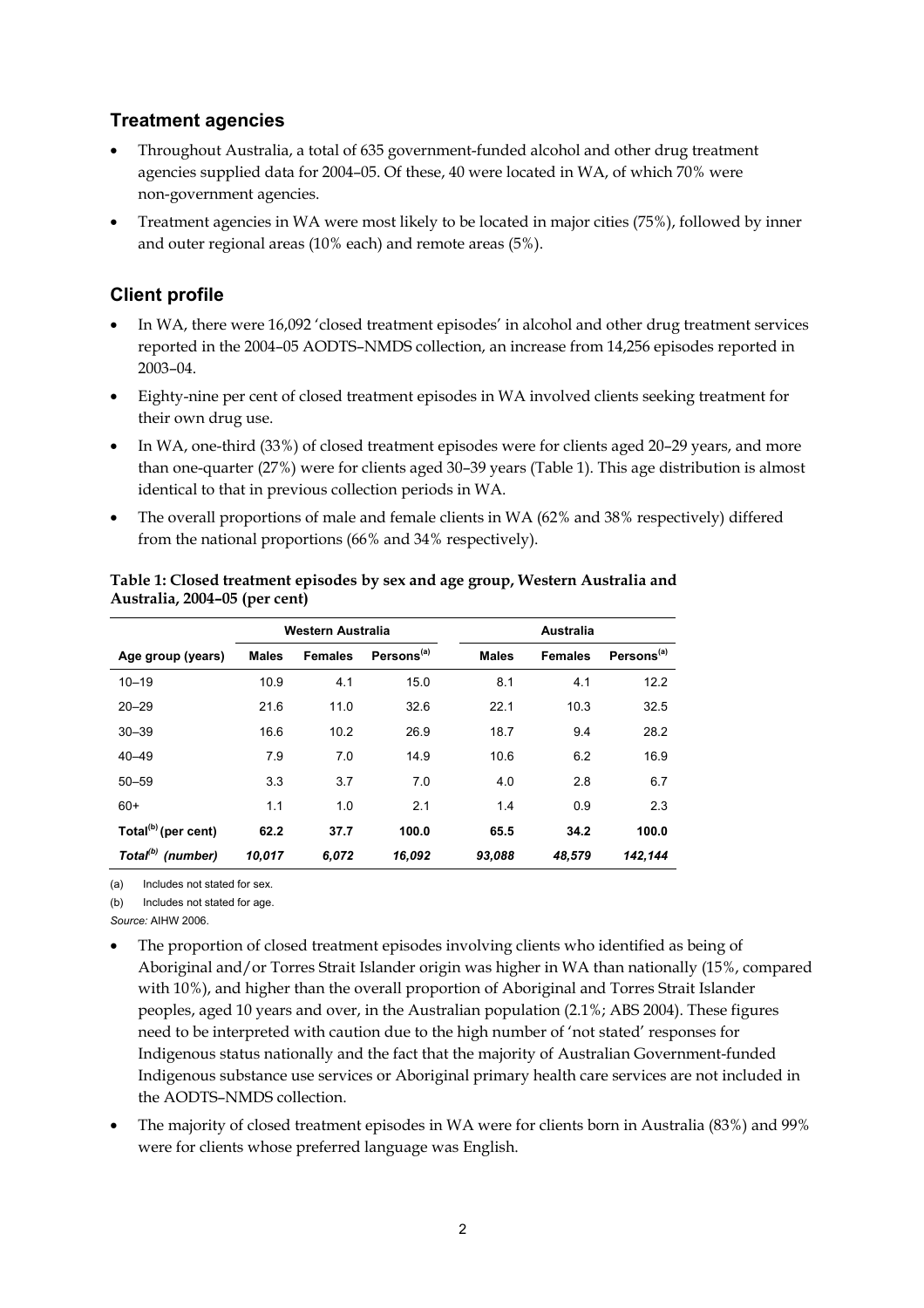• Thirty-six per cent of all treatment episodes in WA involved clients who were self-referred, followed by referrals from community-based correctional services (19%) and family members or friends (13%).

# **Principal drug of concern**

The principal drug of concern refers to the main substance that the client states led them to seek treatment from the alcohol and other drug treatment agency. This section of the briefing reports only on the 14,235 episodes where clients were seeking treatment for their own alcohol or other drug use.

- In WA, alcohol (33%) and amphetamines (26%) were the most common principal drugs of concern in closed treatment episodes, followed by cannabis (19%) and opioids (15%, with heroin accounting for 12%). Nationally, alcohol and cannabis were the most common principal drugs of concern (37% and 23% respectively), followed by opioids (21%, with heroin accounting for 17%) and amphetamines (11%).
- Alcohol has been the most common principal drug of concern in WA since 2001–02, accounting for 34% of treatment episodes in 2001–02 and 33% of treatment episodes in 2002–03, 2003–04 and 2004–05. Amphetamines have been the second most common principal drug of concern over the same period, and have accounted for 26% of treatment episodes for each of the four reporting periods.

#### *Client profile and principal drug of concern*

- Alcohol was the drug most commonly recorded in closed treatment episodes for both sexes in WA (33% of males and 31% of females), followed by amphetamines (26% and 28% respectively) (Figure 1).
- For closed treatment episodes in WA, there was a higher proportion of male clients reporting amphetamines as the principal drug of concern than at the national level (26% males in WA and 11% males nationally). This was also the case for female clients (28% and 11% respectively).



*Source:* AIHW 2006.

#### **Figure 1: Closed treatment episodes by selected principal drug of concern and sex, Western Australia and Australia, 2004–05**

In WA and nationally, the principal drug of concern varied by age. For closed treatment episodes involving clients aged 30 years and over in WA, alcohol was the most common principal drug of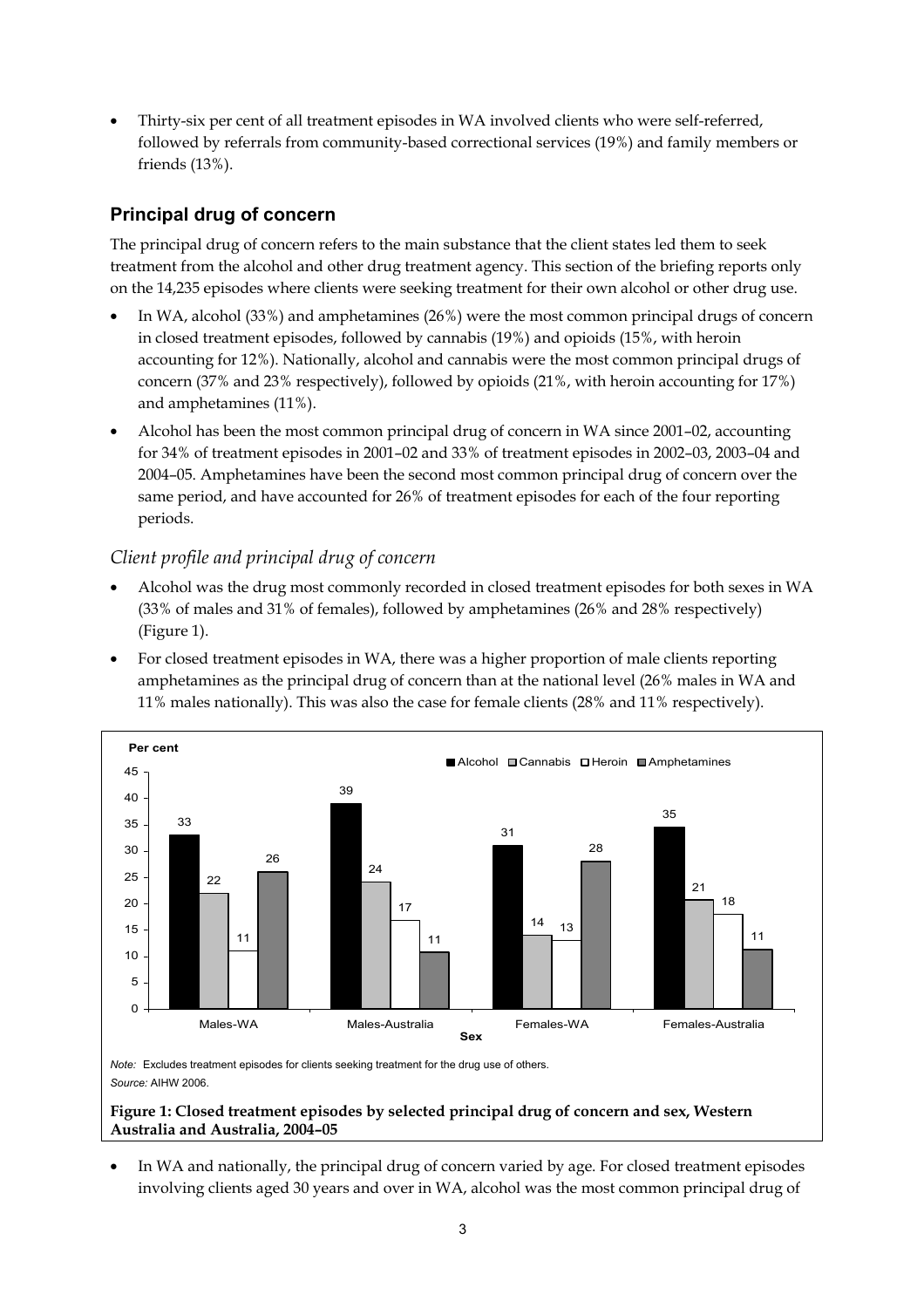concern—highest for clients aged 60 years and over (89%) (Table 2). Similarly, at the national level, alcohol was the most common principal drug of concern in treatment episodes for clients aged 30 years and over, with the highest proportion among those aged 60 years and over (81%).

• In treatment episodes involving clients aged 10–19 years in WA, cannabis was the most common principal drug of concern (45%), while for clients aged 20–29 years in WA the most common principal drugs were amphetamines (35%) and alcohol (21%). Nationally, cannabis was the most common principal drug in treatment episodes involving clients aged 10–19 years (50%) and 20–29 years (28%).

|                                | Western Australia |           |           |           |           |       | <b>Total (Australia)</b> |          |               |
|--------------------------------|-------------------|-----------|-----------|-----------|-----------|-------|--------------------------|----------|---------------|
| <b>Principal drug</b>          | $10 - 19$         | $20 - 29$ | $30 - 39$ | $40 - 49$ | $50 - 59$ | $60+$ | Total <sup>(b)</sup>     | Per cent | <b>Number</b> |
| Alcohol                        | 21.1              | 21.0      | 34.2      | 58.3      | 74.3      | 88.6  | 32.5                     | 37.2     | 50,324        |
| Amphetamines                   | 24.2              | 35.4      | 28.6      | 9.0       | 3.8       | 0.0   | 26.3                     | 10.9     | 14,780        |
| Benzodiazepines                | 0.6               | 1.3       | 1.4       | 2.0       | 1.6       | 4.9   | 1.3                      | 1.9      | 2,538         |
| Cannabis                       | 45.3              | 18.4      | 12.9      | 9.8       | 5.4       | 2.2   | 19.1                     | 23.0     | 31,044        |
| Cocaine                        | 0.1               | 0.2       | 0.1       | 0.1       | 0.0       | 0.0   | 0.1                      | 0.3      | 400           |
| Ecstasy                        | 0.5               | 0.5       | 0.1       | 0.1       | 0.0       | 0.0   | 0.3                      | 0.4      | 580           |
| Nicotine                       | 0.8               | 0.3       | 0.4       | 0.5       | 1.6       | 1.1   | 0.5                      | 1.8      | 2,478         |
| Opioids                        |                   |           |           |           |           |       |                          |          |               |
| Heroin                         | 2.6               | 15.3      | 13.5      | 10.9      | 6.9       | 0.0   | 12.0                     | 17.2     | 23,193        |
| Methadone                      | 0.0               | 2.7       | 2.9       | 3.6       | 1.6       | 0.0   | 2.3                      | 1.8      | 2,454         |
| Total opioids <sup>(c)</sup>   | 2.6               | 18.5      | 16.7      | 14.6      | 8.7       | 0.0   | 14.7                     | 20.7     | 28,025        |
| All other drugs <sup>(d)</sup> | 4.8               | 4.5       | 5.6       | 5.7       | 4.6       | 3.3   | 5.1                      | 3.7      | 5,033         |
| Total (per cent)               | 100.0             | 100.0     | 100.0     | 100.0     | 100.0     | 100.0 | 100.0                    | 100.0    |               |
| Total (number)                 | 2,285             | 5,043     | 4,030     | 1,861     | 610       | 184   | 14,235                   |          | 135,202       |

#### **Table 2: Closed treatment episodes(a) by principal drug of concern and age group, Western Australia and Australia, 2004–05 (per cent)**

(a) Excludes treatment episodes for clients seeking treatment for the drug use of others.

(b) Includes not stated for age.

(c) Includes heroin, methadone and balance of opioids.

(d) Includes balance of principal drugs of concern coded according to Australian Standard Classification of Drugs of Concern. *Source:* AIHW 2006.

- Treatment episodes involving clients who identified as being of Aboriginal and/or Torres Strait Islander origin in WA were most likely to involve alcohol (43%), cannabis (24%), amphetamines (22%) and opioids (5%, with heroin accounting for 4%).
- In WA, the proportion of treatment episodes involving Aboriginal and/or Torres Strait Islander people reporting alcohol as their principal drug of concern was higher than for other Australian clients (43% and 31% of treatment episodes respectively). Nationally, treatment episodes for clients identifying as being of Aboriginal and/or Torres Strait Islander origin were also more likely to involve alcohol as the principal drug of concern (43%) than those for other Australian clients (37%).

#### *Injecting drug use and method of use*

• Forty-six per cent of treatment episodes in WA involved clients who reported never having injected drugs. Of the 29% of treatment episodes where the client reported they were 'current injectors', 44% were aged 20–29 years.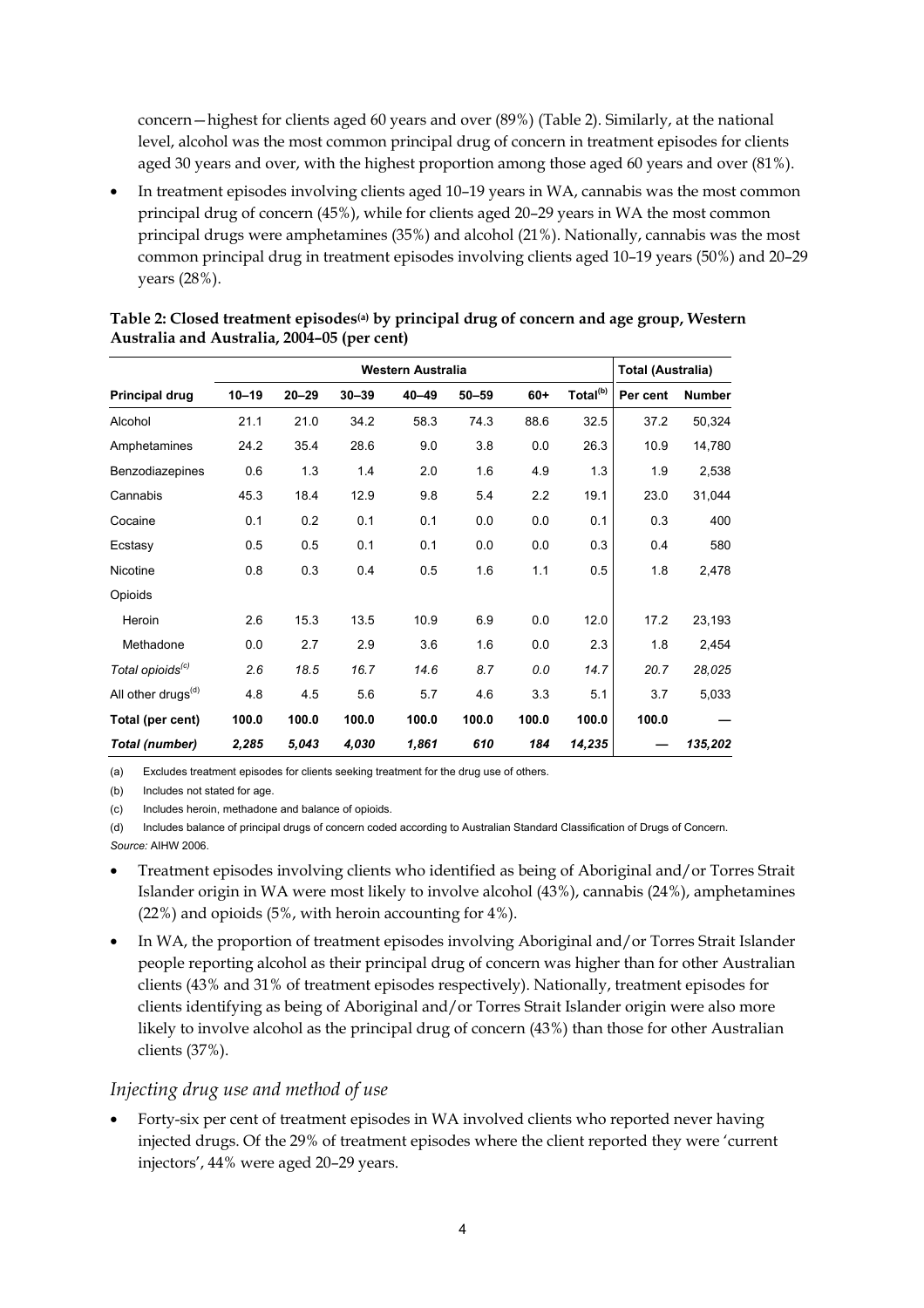• Ingestion (40% of closed treatment episodes), followed by injection (36%) and smoking (22%) were the most common methods of using the principal drug of concern in WA.

### **Treatment programs**

'Main treatment type' is the principal activity, as judged by the treatment provider, that is necessary for completing the treatment plan for the principal drug of concern. This section outlines information collected about these treatment types and programs. Data presented in this section relate to clients seeking treatment for their own or someone else's alcohol or other drug use, except the section relating to 'Principal drug of concern and treatment programs'.

- Of all closed treatment episodes in WA, counselling was the most common treatment provided (55%), followed by rehabilitation (12%) and withdrawal management (detoxification) (9%) (Table 3). Nationally, counselling was also the most common main treatment provided (40%), followed by withdrawal management (detoxification) (18%) and assessment only (12%).
- The pattern of main treatment type varied somewhat from 2003–04 in WA, where counselling was the most common treatment provided (50%), followed by rehabilitation (16%) and assessment only and information and education only (10% each).

#### *Client profile and treatment programs*

- Closed treatment episodes for female clients in WA were more likely to involve counselling as the main treatment (60%) than treatment episodes for male clients (52%). This was also the case nationally (45% and 38% respectively). In contrast, male clients in WA were more likely than female clients to receive rehabilitation services as the main treatment (14% and 9% respectively).
- In WA, the main treatment type did not vary much with age. Counselling was the most common treatment type for all age groups—highest for clients aged 50–59 years (66%) and lowest for those aged 30–39 years (53%).

|                                           | Western Australia |                |                        | <b>Australia</b> |                |                        |
|-------------------------------------------|-------------------|----------------|------------------------|------------------|----------------|------------------------|
| <b>Main treatment type</b>                | <b>Males</b>      | <b>Females</b> | Persons <sup>(a)</sup> | <b>Males</b>     | <b>Females</b> | Persons <sup>(a)</sup> |
| Withdrawal management<br>(detoxification) | 8.5               | 10.0           | 9.1                    | 17.9             | 18.1           | 17.9                   |
| Counselling                               | 52.0              | 59.5           | 54.8                   | 37.6             | 44.7           | 40.2                   |
| Rehabilitation                            | 14.0              | 9.3            | 12.2                   | 8.2              | 6.8            | 7.7                    |
| Support & case management only            | 2.5               | 3.4            | 2.8                    | 7.5              | 8.7            | 7.9                    |
| Information and education only            | 8.0               | 4.8            | 6.8                    | 9.9              | 7.0            | 8.9                    |
| Assessment only                           | 8.4               | 5.7            | 7.4                    | 14.4             | 8.7            | 12.4                   |
| Other $(b)$                               | 6.5               | 7.3            | 6.8                    | 4.6              | 6.0            | 5.0                    |
| Total (per cent)                          | 100.0             | 100.0          | 100.0                  | 100.0            | 100.0          | 100.0                  |
| Total (number)                            | 10,017            | 6,072          | 16,092                 | 93,088           | 48,579         | 142,144                |

#### **Table 3: Closed treatment episodes by main treatment type and sex, Western Australia and Australia, 2004–05 (per cent)**

(a) Includes not stated for sex.

(b) 'Other' includes 766 treatment episodes in WA and 4,299 treatment episodes nationally where the main treatment type was reported as pharmacotherapy. This represents a small proportion of pharmacotherapy treatment in Australia as agencies whose sole activity is to prescribe and/or dose for methadone or other opioid pharmacotherapies are excluded from the AODTS–NMDS.

*Source:* AIHW 2006.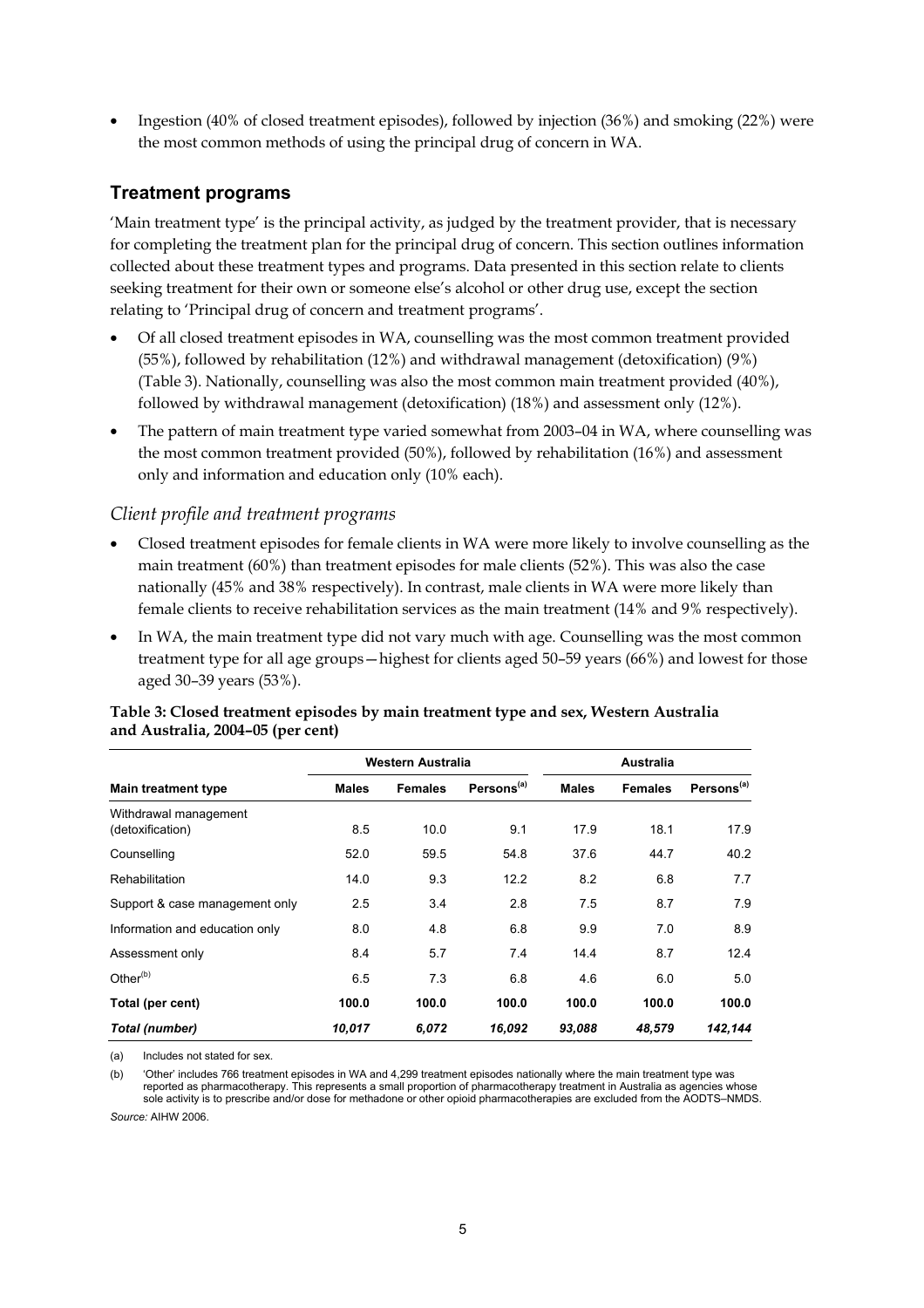# *Principal drug of concern and treatment programs*

The following points relate only to closed treatment episodes where the client was seeking treatment for their own drug use.

- In WA, the main treatment type varied depending on the principal drug of concern the client sought treatment for. Counselling accounted for the highest proportion of closed treatment episodes where alcohol (56%), cannabis (55%), heroin (28%) and amphetamines (55%) were the principal drug of concern (Figure 2).
- Rehabilitation was the second most common main treatment type where alcohol and amphetamines were the principal drugs of concern (17% and 19% respectively).
- Where cannabis was the principal drug of concern, the second most common main treatment type was information and education only (24%).



#### **Figure 2: Closed treatment episodes by main treatment type and selected principal drug of concern, Western Australia, 2004–05**

• In WA, the median number of days for a treatment episode was 16. The highest median number of treatment days within a treatment episode occurred when the principal drug of concern was morphine (84), followed by methadone (37), nicotine (36) and heroin (33). The main treatment type with the highest median number of treatment days per episode was 'other' treatment which includes pharmacotherapy (81), followed by support and case management (43) and rehabilitation (29).

#### *Treatment delivery setting and treatment programs*

- Seventy-three per cent of all closed treatment episodes in WA occurred at a non-residential treatment facility, and a further 13% in a residential facility. Nationally, 70% of all treatment episodes occurred at a non-residential treatment facility and 18% at a residential facility.
- In WA, the highest median number of treatment days for a treatment episode occurred where the treatment delivery was in a non-residential facility (22 days).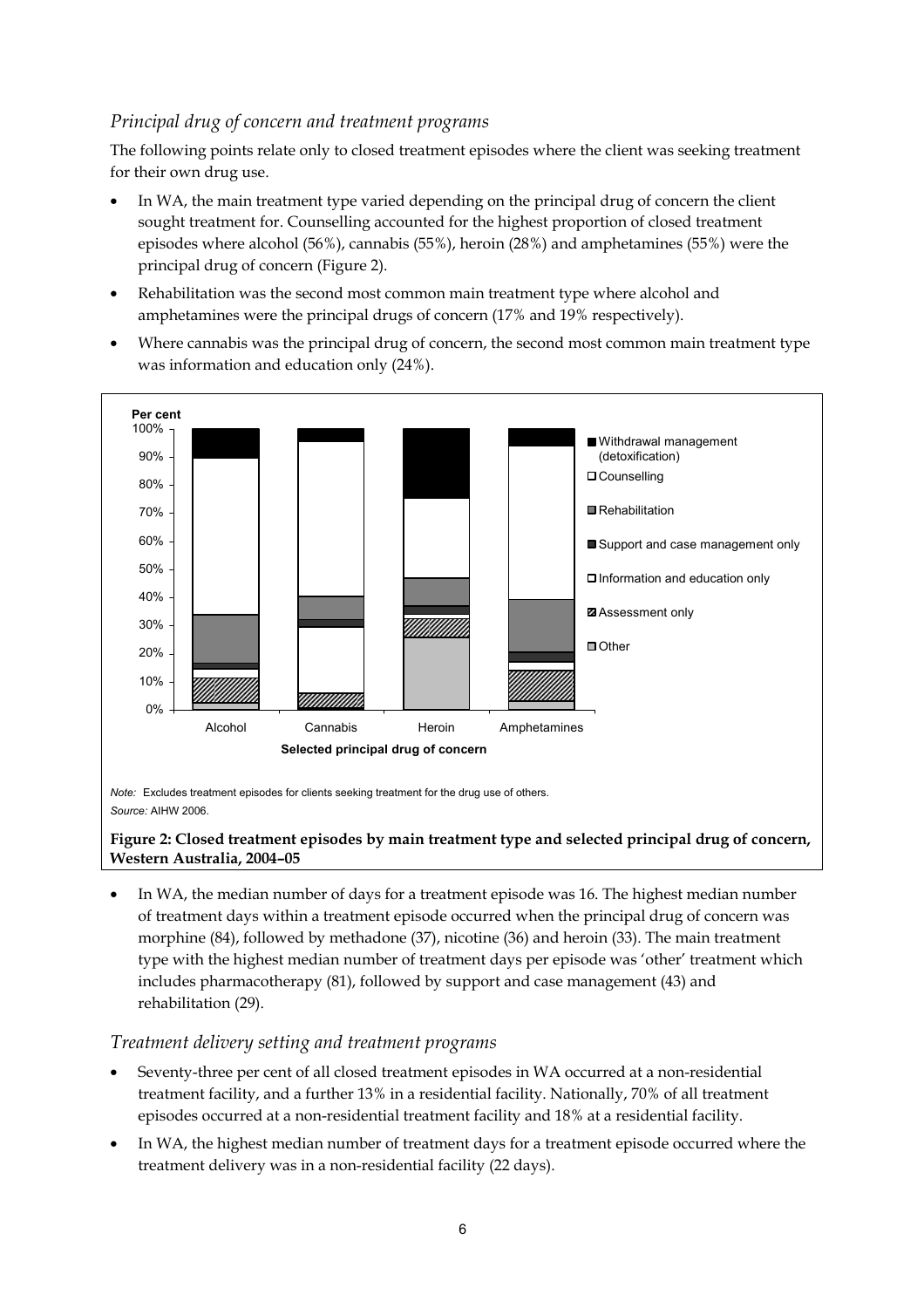#### *Ceasing treatment and treatment programs*

- In WA, the most common reason for the cessation of a client's treatment was that the treatment had been completed (43%), followed by clients ceasing to participate without notice to the treatment agency (32%).
- The reason for cessation of a treatment episode varied by main treatment type in WA. Treatment was more likely to be completed where the main treatment type was assessment only  $(74%)$ , and less likely where the main treatment type was rehabilitation (33%).
- Counselling, withdrawal management (detoxification) and support and case management only were the treatment types most likely to end because the client ceased to participate without notice (37% of treatment episodes each).
- Where the main treatment type was information and education only, more than one-third (34%) of treatment episodes ceased at expiation—that is, where the client had completed the required intervention.

# **Special theme—cannabis**

This special theme section focuses on treatment episodes where cannabis was the principal drug of concern for a client in 2004–05. This theme was selected on the basis of feedback received from treatment agencies via the 2005 Survey of Treatment Agencies. Themes from previous years have focused on amphetamines, on clients aged 10–19 years and on alcohol.

# *Cannabis use*

Cannabis is the most widely used illicit drug in Australia. It is estimated that of Australians aged 14 years and over in 2004, about one in three (34%) had used cannabis at some stage in their lifetime and one in nine (11%) had used it at least once in the previous 12 months (AIHW 2005a). In WA, 14% of people aged 14 years and over reported using cannabis in the 12 months preceding the survey (AIHW 2005b).

# *Treatment services relating to cannabis*

In WA, cannabis was the principal drug of concern in 19% of treatment episodes in 2004–05, compared with 23% nationally. Since 2002–03, the proportion of closed treatment episodes where cannabis was reported as the principal drug of concern in WA has decreased from 25%.

Of the 2,713 closed treatment episodes in WA where cannabis was the principal drug of concern in 2004–05:

- 76% of treatment episodes related to male clients and 24% to female clients—a higher proportion of males and a lower proportion of females compared with all other principal drugs of concern (65% males and 35% females).
- A higher proportion of episodes involved clients in the 10–19 year age group (38%), compared with episodes for all other principal drugs of concern (11%).
- Smoking as a method of use accounted for 99% of closed treatment episodes within this group, while for all other principal drugs of concern the most common method of use was ingestion (50%), followed by injecting (44%) and smoking (4%).
- 22% involved clients who self-referred. This is lower than the proportion of clients who selfreferred to treatment for a principal drug other than cannabis (38%).
- Clients were more likely to have been referred to treatment through a correctional service (27%) or through police diversion (14%), compared with clients who nominated a principal drug other than cannabis (19% and 1% respectively).